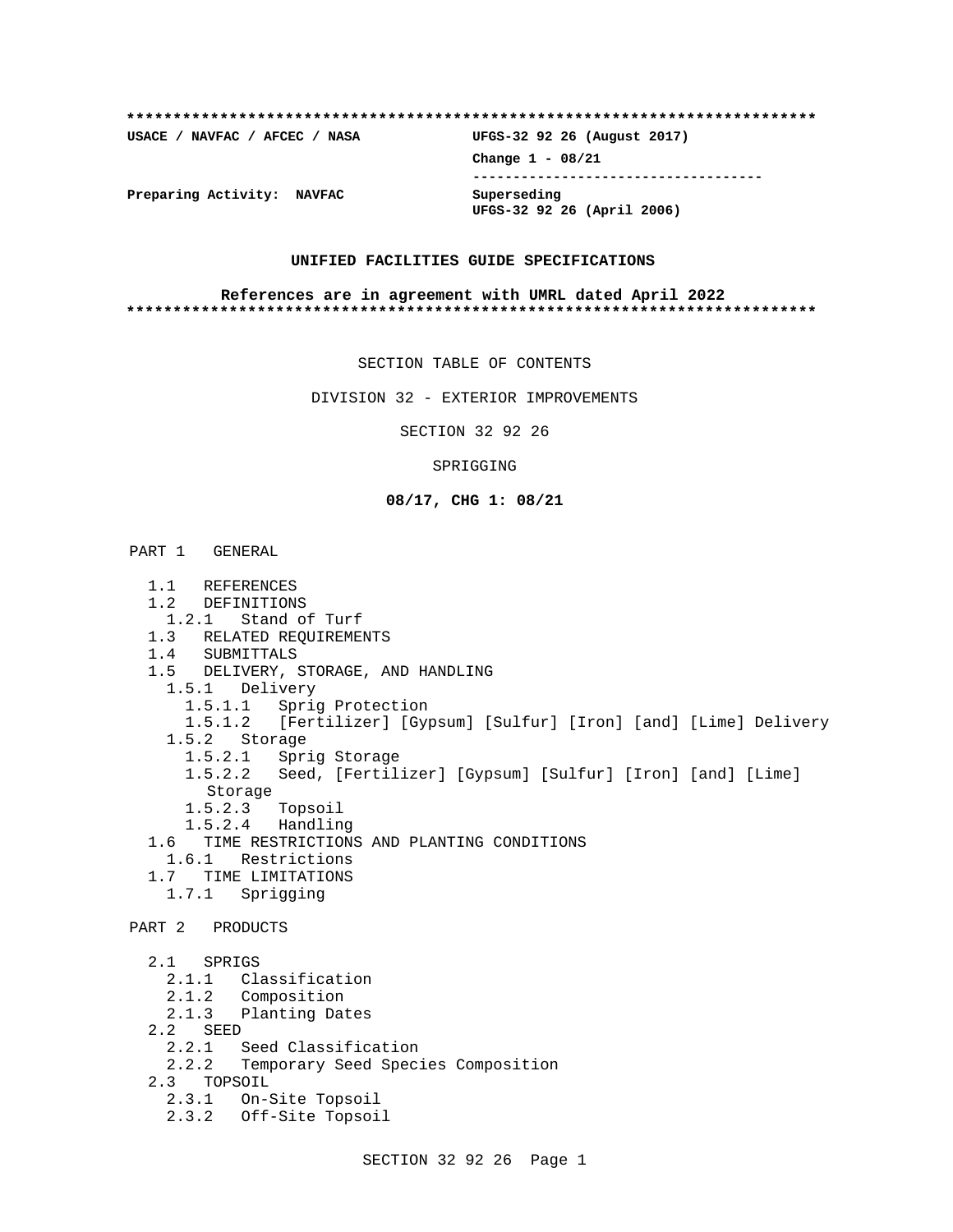- 2.3.3 Composition
- 2.4 pH ADJUSTERS AND SOIL CONDITIONERS
	- 2.4.1 Lime
	- 2.4.2 Aluminum Sulfate
	- 2.4.3 Sulfur
	- 2.4.4 Iron
	- 2.4.5 Peat<br>2.4.6 Sand
	- $2.4.6$
	- 2.4.7 Perlite
	- 2.4.8 Composted Derivatives
		- 2.4.8.1 Particle Size
		- 2.4.8.2 Nitrogen Content
	- 2.4.9 Gypsum
	- 2.4.10 Calcined Clay
- 2.5 FERTILIZER
	- 2.5.1 Granular Fertilizer
	- 2.5.2 Hydrosprigging Fertilizer
- 2.6 MULCH
	- 2.6.1 Straw
	- 2.6.2 Hay
- 2.6.3 Wood Cellulose Fiber Mulch
- 2.7 WATER
- 2.8 EROSION CONTROL MATERIALS
	- 2.8.1 Erosion Control Blanket
	- 2.8.2 Erosion Control Fabric
	- 2.8.3 Erosion Control Net
	- 2.8.4 Hydrophilic Colloids
	- 2.8.5 Erosion Control Material Anchors
- PART 3 EXECUTION
	- 3.1 PREPARATION
		- 3.1.1 EXTENT OF WORK
		- 3.1.2 Soil Preparation
			- 3.1.2.1 Soil Conditioner Application Rates
		- 3.1.2.2 Fertilizer Application Rates
	- 3.2 SPRIGGING INSTALLATION
		- 3.2.1 Installing Sprigs
			- 3.2.1.1 Broadcast Sprigging
			- 3.2.1.2 Hydroplanting
			- 3.2.1.3 Row Sprigging
		- 3.2.2 Mulching
			- 3.2.2.1 Hay or Straw Mulch
			- 3.2.2.2 Mechanical Anchor
		- 3.2.2.3 Wood Cellulose Fiber, Paper Fiber and Recycled Paper
		- 3.2.3 Applying Seed Over Sprigs
			- 3.2.3.1 Broadcast Seeding
		- 3.2.3.2 Hydroseeding
		- 3.2.4 Rolling
		- 3.2.5 Finishing
		- 3.2.6 Erosion Control Material
		- 3.2.7 Watering Sprigs
	- 3.3 PROTECTION OF TURF AREAS
	- 3.4 RESTORATION
- -- End of Section Table of Contents --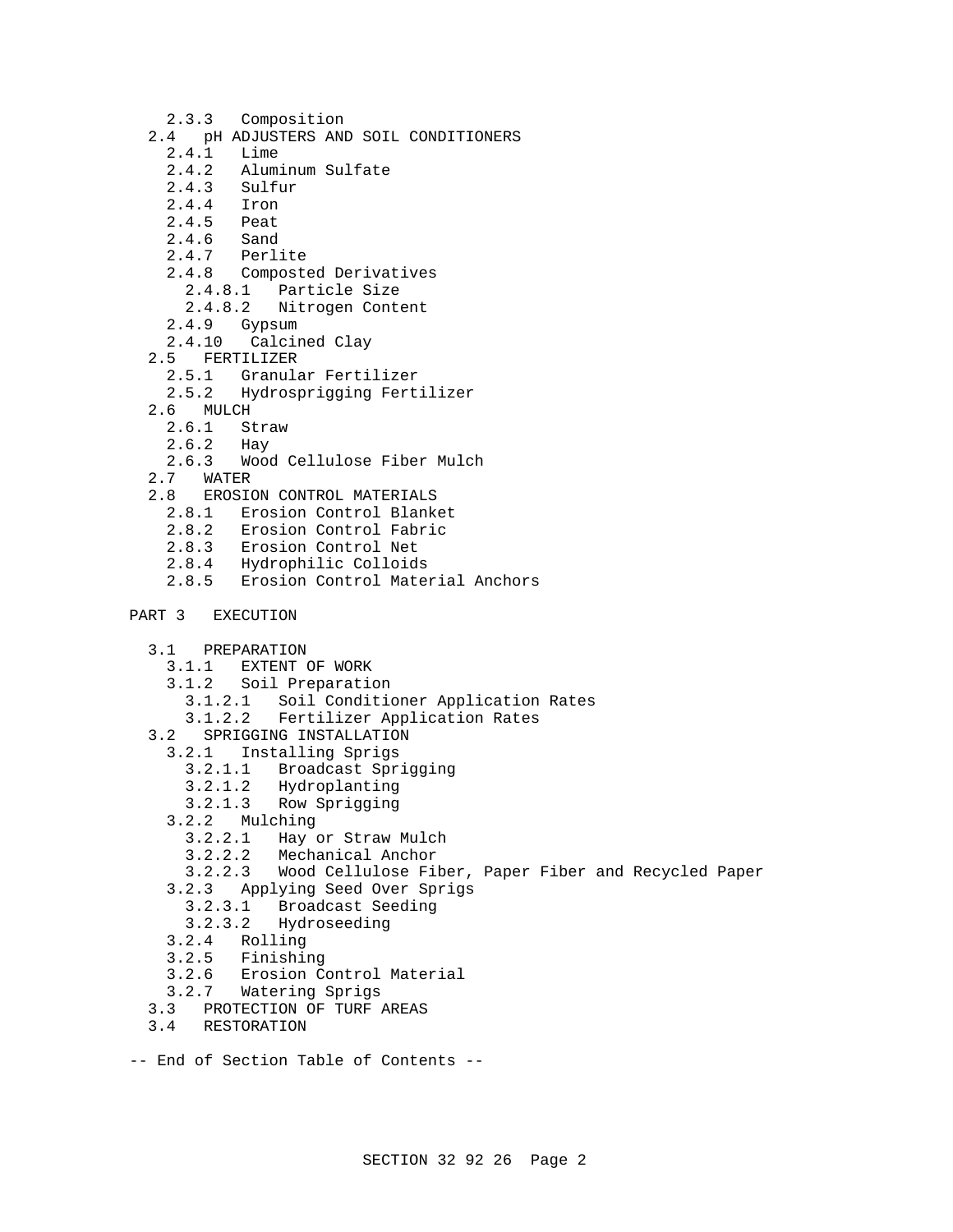USACE / NAVFAC / AFCEC / NASA

UFGS-32 92 26 (August 2017) Change  $1 - 08/21$ ------------------------------------Superseding UFGS-32 92 26 (April 2006)

Preparing Activity: NAVFAC

### UNIFIED FACILITIES GUIDE SPECIFICATIONS

References are in agreement with UMRL dated April 2022 

SECTION 32 92 26

SPRIGGING 08/17, CHG 1: 08/21

\*\*\*\*\*\*\*\*\*\*\*\* NOTE: This quide specification covers the requirements for sprigging. Adhere to UFC 1-300-02 Unified Facilities Guide Specifications (UFGS) Format Standard when editing this guide specification or preparing new project specification sections. Edit this quide specification for project specific requirements by adding, deleting, or revising text. For bracketed items, choose applicable item(s) or insert appropriate information. Remove information and requirements not required in respective project, whether or not brackets are present. Comments, suggestions and recommended changes for this guide specification are welcome and should be submitted as a Criteria Change Request (CCR). NOTE: The following information must be shown on the project drawings: 1. Clearly indicate all areas to be turfed and if more than one type of turf is specified, delineate areas for each type. 2. All draft turf specifications must be submitted to the cognizant Landscape Architect/Natural Resources Specialist for review to ensure that the specifications are in accordance with environmental conditions peculiar to the project areas.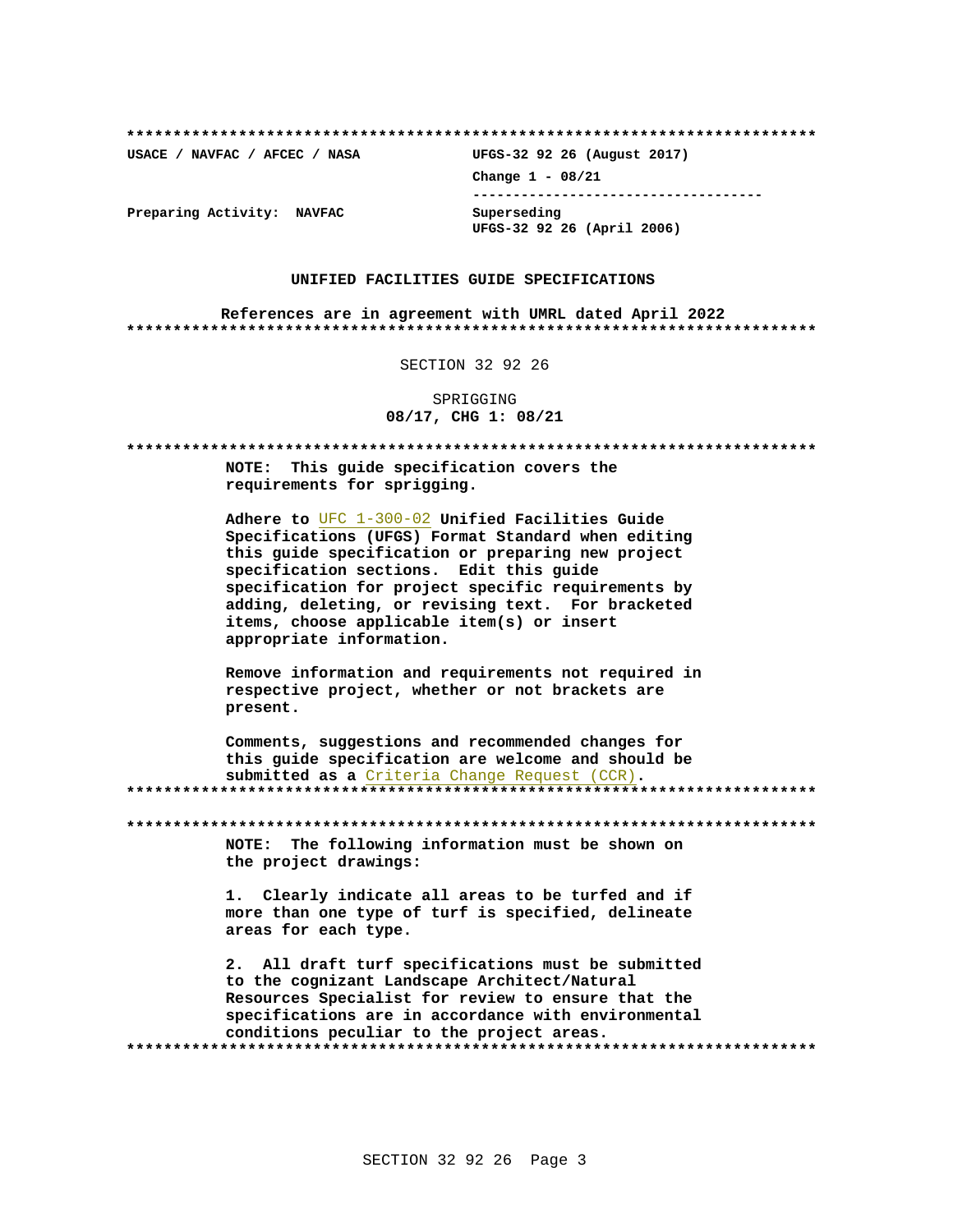### PART 1 GENERAL

# 1.1 REFERENCES

NOTE: This paragraph is used to list the publications cited in the text of the guide specification. The publications are referred to in the text by basic designation only and listed in this paragraph by organization, designation, date, and title.

Use the Reference Wizard's Check Reference feature when you add a Reference Identifier (RID) outside of the Section's Reference Article to automatically place the reference in the Reference Article. Also use the Reference Wizard's Check Reference feature to update the issue dates.

References not used in the text will automatically be deleted from this section of the project specification when you choose to reconcile references in the publish print process. 

The publications listed below form a part of this specification to the extent referenced. The publications are referred to within the text by the basic designation only.

ASTM INTERNATIONAL (ASTM)

| ASTM C602 |            | (2020) Agricultural Liming Materials                                    |
|-----------|------------|-------------------------------------------------------------------------|
|           | ASTM D4427 | (2018) Standard Classification of Peat<br>Samples by Laboratory Testing |
|           | ASTM D4972 | (2018) Standard Test Methods for pH of<br>Soils                         |

TURFGRASS PRODUCERS INTERNATIONAL (TPI)

| TPI GSS | (1995) Guideline Specifications to |  |
|---------|------------------------------------|--|
|         | Turfqrass Sodding                  |  |

U.S. DEPARTMENT OF AGRICULTURE (USDA)

| AMS Seed Act |                     |  |  | (1940; R 1988; R 1998) Federal Seed Act                                           |  |
|--------------|---------------------|--|--|-----------------------------------------------------------------------------------|--|
| DOA SSIR 42  | Manual, Version 3.0 |  |  | (1996) Soil Survey Investigation Report<br>No. 42, Soil Survey Laboratory Methods |  |

# 1.2 DEFINITIONS

1.2.1 Stand of Turf

95 percent ground cover of the established species.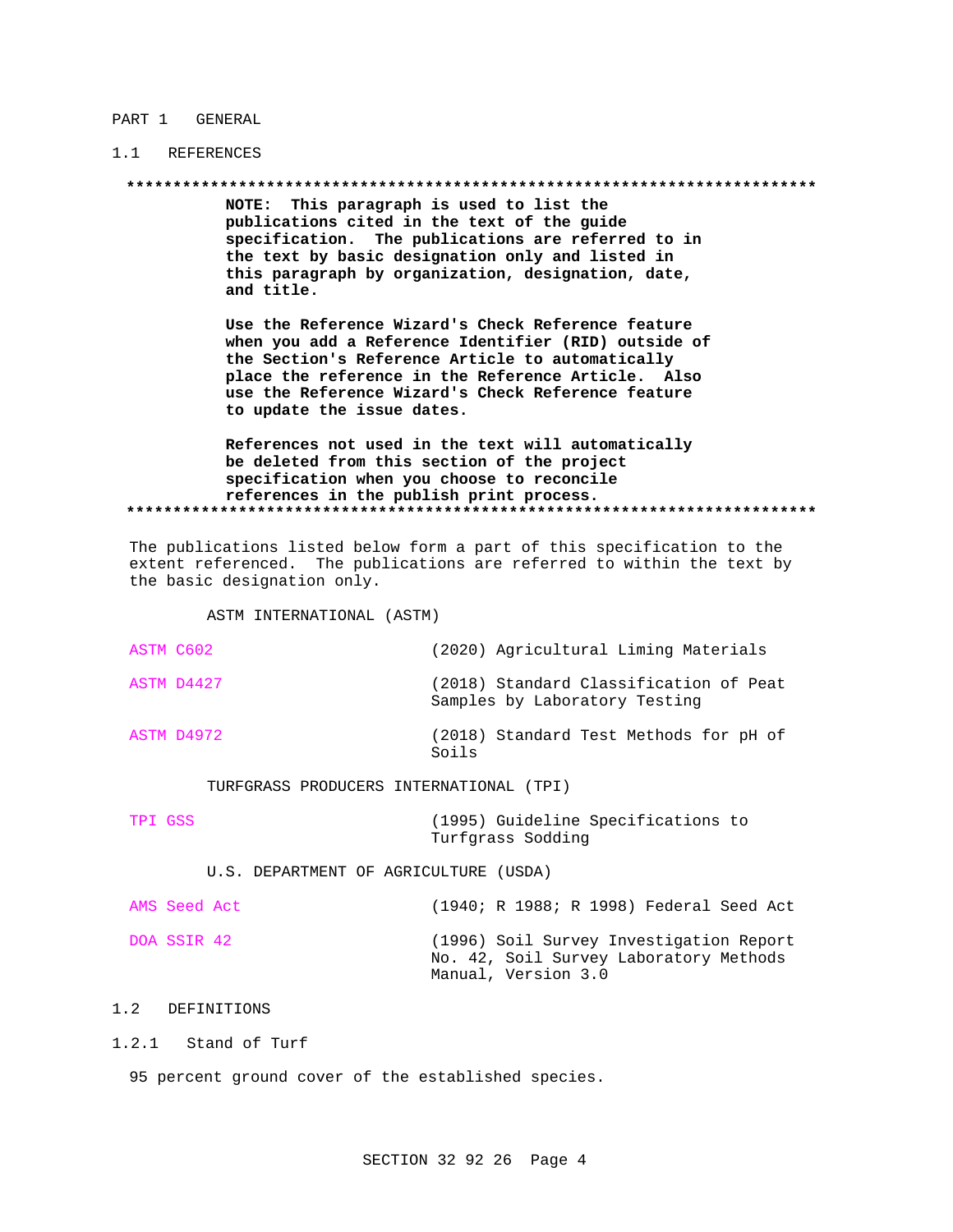## 1.3 RELATED REQUIREMENTS

[Section 31 00 00 EARTHWORK,] [Section 32 84 24 IRRIGATION AND SPRINKLER SYSTEMS,] [Section 32 96 00 TRANSPLANTING EXTERIOR PLANTS,] [Section 32 92 19 SEEDING,] [Section 32 92 23 SODDING,] [Section 32 93 00 EXTERIOR PLANTS,] and Section 32 05 33 LANDSCAPE ESTABLISHMENT applies to this section for pesticide use and plant establishment requirements, with additions and modifications herein.

## 1.4 SUBMITTALS

#### **\*\*\*\*\*\*\*\*\*\*\*\*\*\*\*\*\*\*\*\*\*\*\*\*\*\*\*\*\*\*\*\*\*\*\*\*\*\*\*\*\*\*\*\*\*\*\*\*\*\*\*\*\*\*\*\*\*\*\*\*\*\*\*\*\*\*\*\*\*\*\*\*\*\***

**NOTE: Review Submittal Description (SD) definitions in Section 01 33 00 SUBMITTAL PROCEDURES and edit the following list, and corresponding submittal items in the text, to reflect only the submittals required for the project. The Guide Specification technical editors have classified those items that require Government approval, due to their complexity or criticality, with a "G." Generally, other submittal items can be reviewed by the Contractor's Quality Control System. Only add a "G" to an item if the submittal is sufficiently important or complex in context of the project.**

**For Army projects, fill in the empty brackets following the "G" classification, with a code of up to three characters to indicate the approving authority. Codes for Army projects using the Resident Management System (RMS) are: "AE" for Architect-Engineer; "DO" for District Office (Engineering Division or other organization in the District Office); "AO" for Area Office; "RO" for Resident Office; and "PO" for Project Office. Codes following the "G" typically are not used for Navy, Air Force, and NASA projects.**

**The "S" classification indicates submittals required as proof of compliance for sustainability Guiding Principles Validation or Third Party Certification and as described in Section 01 33 00 SUBMITTAL PROCEDURES.**

**Choose the first bracketed item for Navy, Air Force, and NASA projects, or choose the second bracketed item for Army projects. \*\*\*\*\*\*\*\*\*\*\*\*\*\*\*\*\*\*\*\*\*\*\*\*\*\*\*\*\*\*\*\*\*\*\*\*\*\*\*\*\*\*\*\*\*\*\*\*\*\*\*\*\*\*\*\*\*\*\*\*\*\*\*\*\*\*\*\*\*\*\*\*\*\***

Government approval is required for submittals with a "G" or "S" classification. Submittals not having a "G" or "S" classification are [for Contractor Quality Control approval.][for information only. When used, a code following the "G" classification identifies the office that will review the submittal for the Government.] Submit the following in accordance with Section 01 33 00 SUBMITTAL PROCEDURES:

# SD-03 Product Data

Wood Cellulose Fiber Mulch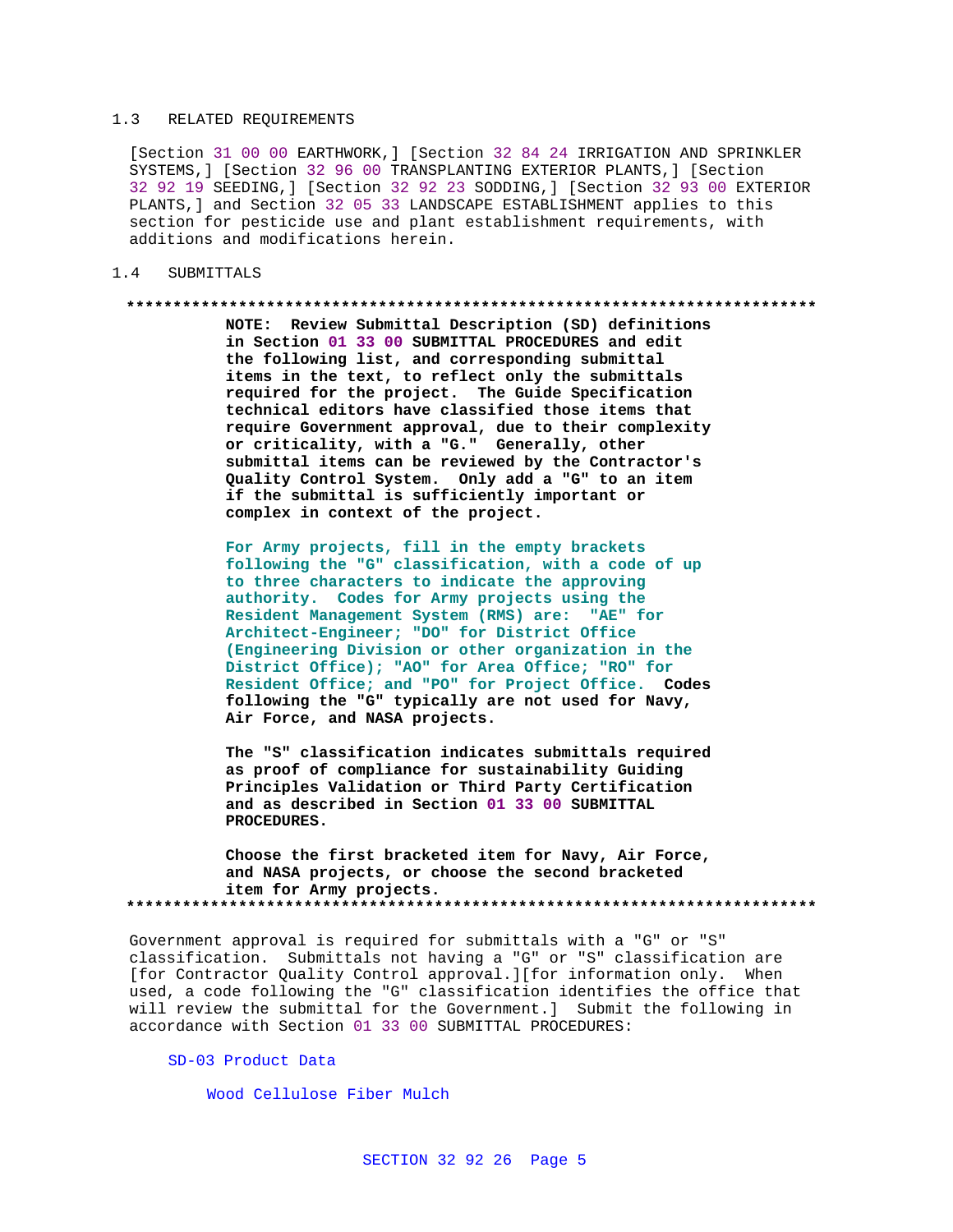## Fertilizer

Include physical characteristics, and recommendations.

SD-06 Test Reports

## NOTE: In states that require certification, adjust testing requirements to suit local conditions.

Topsoil Composition Tests (Reports and Recommendations).

SD-07 Certificates

State Certification and Approval for Seed

[Nursery] [Sod Farm] Certification for Sprigs. Indicate type of sprig in accordance with TPI GSS.

SD-08 Manufacturer's Instructions

Erosion Control Materials

 $1\overline{5}$ DELIVERY, STORAGE, AND HANDLING

- 1.5.1 Delivery
- 1.5.1.1 Sprig Protection

# NOTE: If sprigs are to be delivered in quantity over considerable distance, specify trucking in vans equipped with temperature control.

Protect from drying out and from contamination during delivery, on-site storage, and handling.

 $1.5.1.2$ [Fertilizer] [Gypsum] [Sulfur] [Iron] [and] [Lime] Delivery

Deliver to the site in original, unopened containers bearing manufacturer's chemical analysis, name, trade name, trademark, and indication of conformance to state and federal laws. Instead of containers, [fertilizer] [gypsum] [sulphur] [iron] [and] [lime] may be furnished in bulk with certificate indicating the above information.

- 1.5.2 Storage
- 1.5.2.1 Sprig Storage

NOTE: Check with the local Agriculture County Extension Service Office to determine if specie used requires more water than is average for the geographical area. 

Lightly sprinkle with water, cover with moist burlap, straw, or other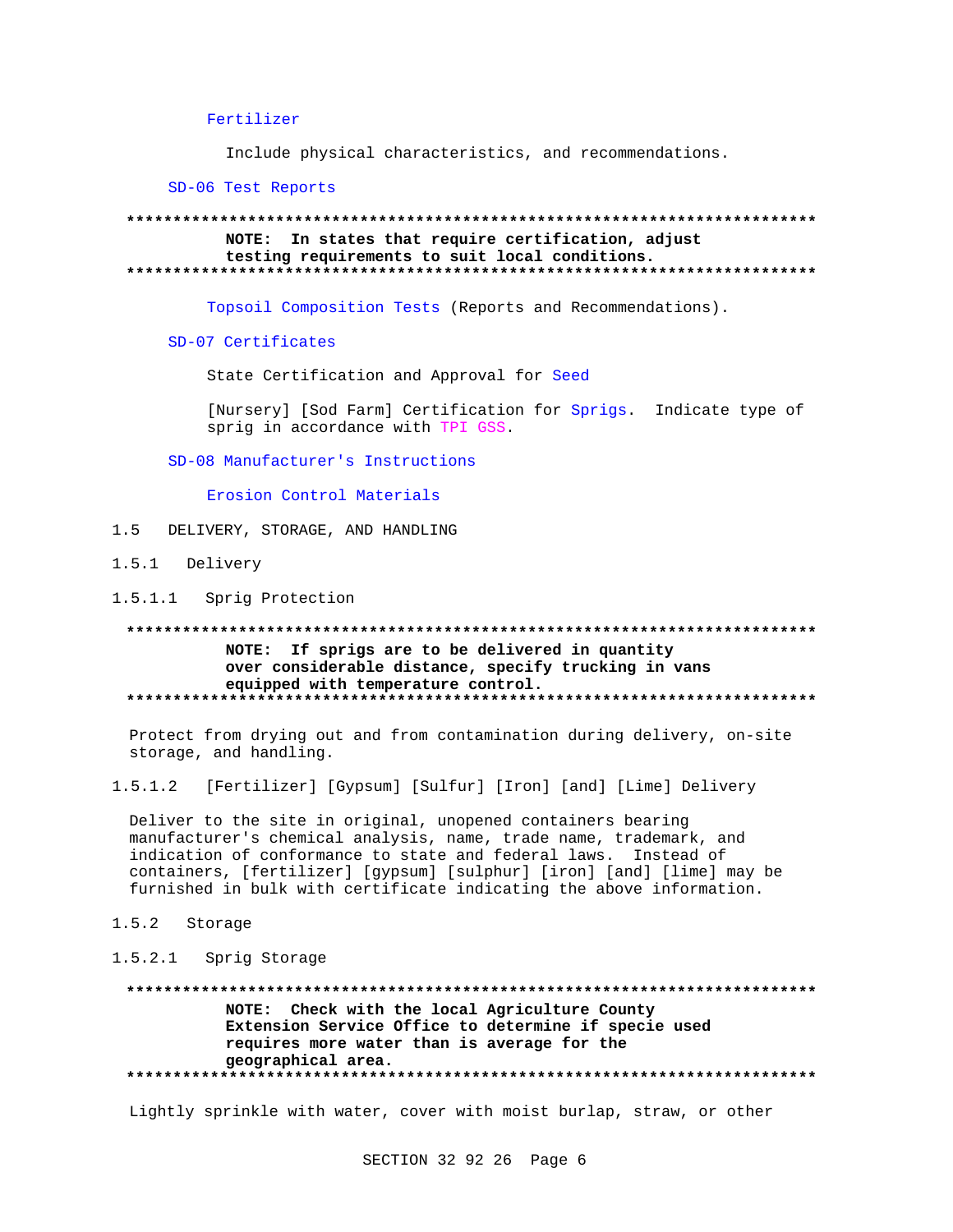approved covering; and protect from exposure to wind and direct sunlight until planted. Provide covering that will allow air to circulate so that internal heat will not develop. Do not store longer than 24 hours. Do not store directly on concrete or bituminous surfaces.

 $1.5.2.2$ Seed, [Fertilizer] [Gypsum] [Sulfur] [Iron] [and] [Lime] Storage

Store in cool, dry locations away from contaminants.

 $1.5.2.3$ Topsoil

> Prior to stockpiling topsoil, treat growing vegetation with application of appropriate specified non-selective herbicide. Clear and grub existing vegetation three to four weeks prior to stockpiling topsoil.

 $1.5.2.4$ Handling

Do not drop or dump materials from vehicles.

 $1.6$ TIME RESTRICTIONS AND PLANTING CONDITIONS

1.6.1 Restrictions

Do not plant when the ground is [frozen,] [snow covered,] muddy, or when air temperature exceeds [32] [\_\_\_\_\_] degrees Celsius [90] [\_\_\_\_\_] degrees Fahrenheit.

- 1.7 TIME LIMITATIONS
- $1.7.1$ Sprigging

Perform sprigging a maximum of twenty four hours after initial harvesting.

PART 2 PRODUCTS

2.1 SPRIGS

# NOTE: The specific species and varieties used should be based on recommendations of the local Agriculture County Extension Service Office.

## 2.1.1 Classification

Healthy living stems, stolons, or rhizomes and attached roots of locally adapted grass without adhering soil, including two to three nodes and from 100 to 150 mm 4 to 6 inches long. Obtain from heavy, dense certified sod as classified in the TPI GSS. [Obtain sprigs from designated areas on the project site.] Provide sprigs which have been grown under climatic conditions similar to those in the locality of the project. Coordinate harvesting and planting operations to prevent exposure of sprigs to the sun for more than 30 minutes before covering and moistening. Sprigs containing weeds or other detrimental material or that are heat damaged will be rejected.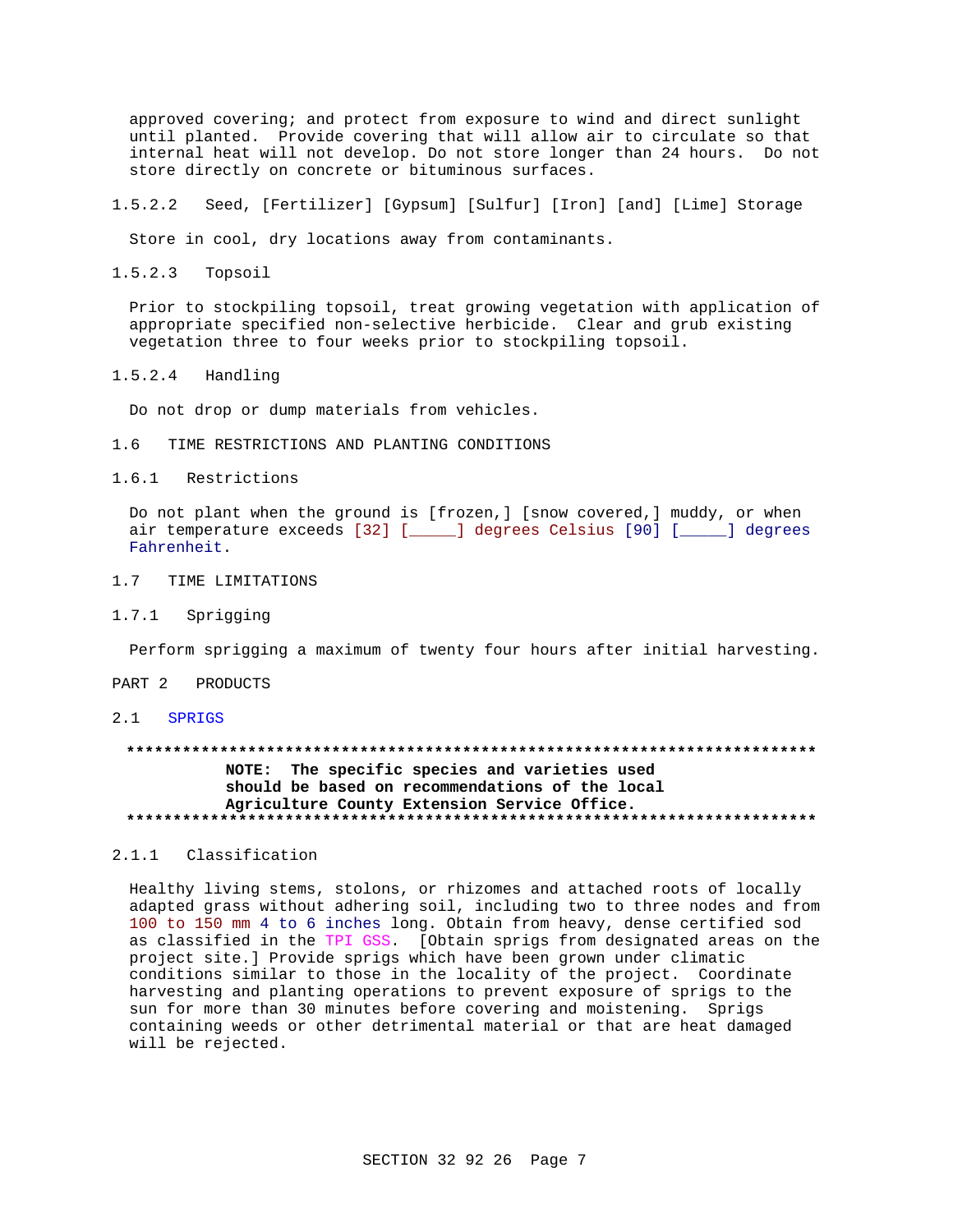## 2.1.2 Composition

| Botanical and Common Name | Percent |
|---------------------------|---------|
|                           |         |

# 2.1.3 Planting Dates

Sow sprigs from [\_\_\_\_\_] to [\_\_\_\_\_] for warm season planting and from [ ] to [ ] for cool season planting.

#### $2.2$ **SEED**

# NOTE: When applying seed over sprigs as a specified method of establishing sprigs, select the annual seed species to be installed. State-certified seed is more stringently monitored than State-approved seed; and therefore, more expensive.

### 2.2.1 Seed Classification

[State-certified] [State-approved] seed of the latest season's crop must be provided in original sealed packages bearing the producer's guaranteed analysis for percentages of mixture, purity, germination, hard seed, weed seed content, and inert material. Labels must be in conformance with AMS Seed Act and applicable state seed laws.

#### Temporary Seed Species Composition  $2.2.2$

| Botanical Name | Common Name | Minimum Percent<br>Pure Seed | Minimum Percent<br>Germination | Maximum Percent<br>Weed Seed |
|----------------|-------------|------------------------------|--------------------------------|------------------------------|
|                |             |                              |                                |                              |

## 2.3 TOPSOIL

#### 

NOTE: If topsoil properties are included in another section of Division 31, delete this paragraph and include a cross-reference to the appropriate section. Otherwise, select appropriate paragraphs on topsoil. Check with the local Agriculture County Extension Service Office for soil properties appropriate for the plant materials to be planted. Where suitable topsoil is available within limits of the work area, stripping and stockpiling of topsoil should be included in the applicable section of Division 31 of the specification. If suitable topsoil is not available within the limits of the work area, it should generally be the Contractor's option to either treat the soil of the graded areas with fertilizer and supplements so as to be conducive to turf establishment and maintenance, or to transport topsoil to the project site. Modify pH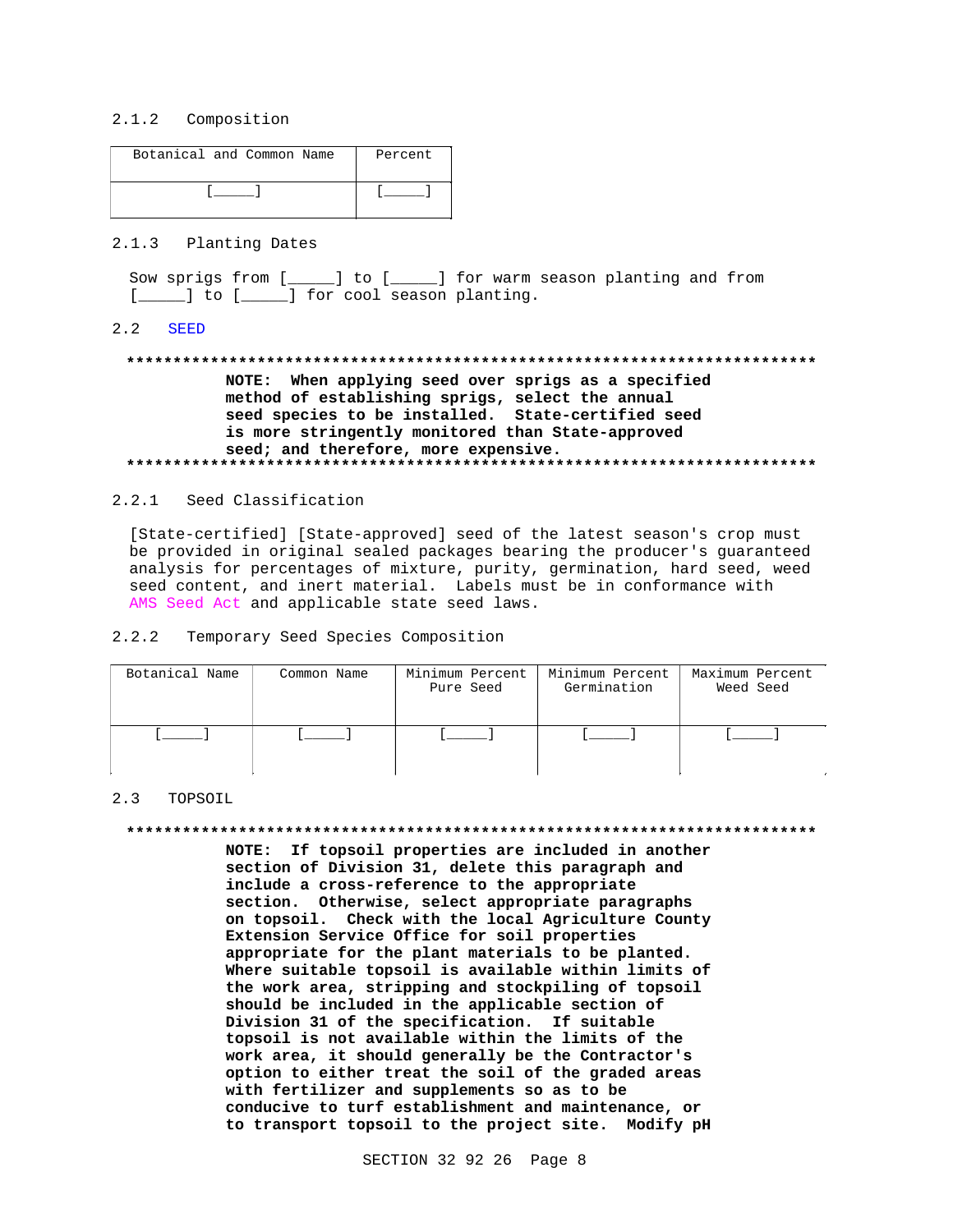### **range for specified turf and geographical requirements. \*\*\*\*\*\*\*\*\*\*\*\*\*\*\*\*\*\*\*\*\*\*\*\*\*\*\*\*\*\*\*\*\*\*\*\*\*\*\*\*\*\*\*\*\*\*\*\*\*\*\*\*\*\*\*\*\*\*\*\*\*\*\*\*\*\*\*\*\*\*\*\*\*\***

2.3.1 On-Site Topsoil

Surface soil stripped and stockpiled on site and modified as necessary to meet the requirements specified for topsoil in paragraph COMPOSITION. When available topsoil must be existing surface soil stripped and stockpiled on-site in accordance with Section [31 00 00 EARTHWORK][ 31 23 00.00 20 EXCAVATION AND FILL].

## 2.3.2 Off-Site Topsoil

Conform to requirements specified in paragraph COMPOSITION. Additional topsoil must be [furnished by the Contractor][obtained from topsoil borrow areas indicated].

# 2.3.3 Composition

Containing from 5 to 10 percent organic matter as determined by the topsoil composition tests of the Organic Carbon, 6A, Chemical Analysis Method described in DOA SSIR 42. Maximum particle size, 19 mm 3/4 inch, with maximum 3 percent retained on 6 mm 1/4 inch screen. The pH must be tested in accordance with ASTM D4972. Topsoil must be free of sticks, stones, roots, and other debris and objectionable materials. Other components must conform to the following limits:

| Silt          | $[25-50][7$ to $17][$ [ ] percent       |
|---------------|-----------------------------------------|
| Clay          | $[10-30][4$ to $12][$ [10-30]           |
| Sand          | $[20-35][70$ to $82][$ [10 [20] percent |
| рH            | $[5.5 \text{ to } 7.0]$ [______]        |
| Soluble Salts | $[600]$ $[$ $]$ ppm maximum             |

#### 2.4 pH ADJUSTERS AND SOIL CONDITIONERS

**\*\*\*\*\*\*\*\*\*\*\*\*\*\*\*\*\*\*\*\*\*\*\*\*\*\*\*\*\*\*\*\*\*\*\*\*\*\*\*\*\*\*\*\*\*\*\*\*\*\*\*\*\*\*\*\*\*\*\*\*\*\*\*\*\*\*\*\*\*\*\*\*\*\* NOTE: Prior to including these provisions in project specifications, perform tests of on-site topsoil to determine its suitability and the possible need of pH adjusters or soil conditioners. \*\*\*\*\*\*\*\*\*\*\*\*\*\*\*\*\*\*\*\*\*\*\*\*\*\*\*\*\*\*\*\*\*\*\*\*\*\*\*\*\*\*\*\*\*\*\*\*\*\*\*\*\*\*\*\*\*\*\*\*\*\*\*\*\*\*\*\*\*\*\*\*\*\***

Add conditioners to topsoil as required to bring into compliance with "composition" standard for topsoil as specified herein.

### 2.4.1 Lime

**\*\*\*\*\*\*\*\*\*\*\*\*\*\*\*\*\*\*\*\*\*\*\*\*\*\*\*\*\*\*\*\*\*\*\*\*\*\*\*\*\*\*\*\*\*\*\*\*\*\*\*\*\*\*\*\*\*\*\*\*\*\*\*\*\*\*\*\*\*\*\*\*\*\* NOTE: Use ASTM C602 calcium carbonate equivalent (C.C.E.) as specified in Table 1: for burnt lime, C.C.E. must not be less than 140 percent; for hydrated lime, C.C.E. must not be less than 110 percent; and for limestone, C.C.E. must not be less**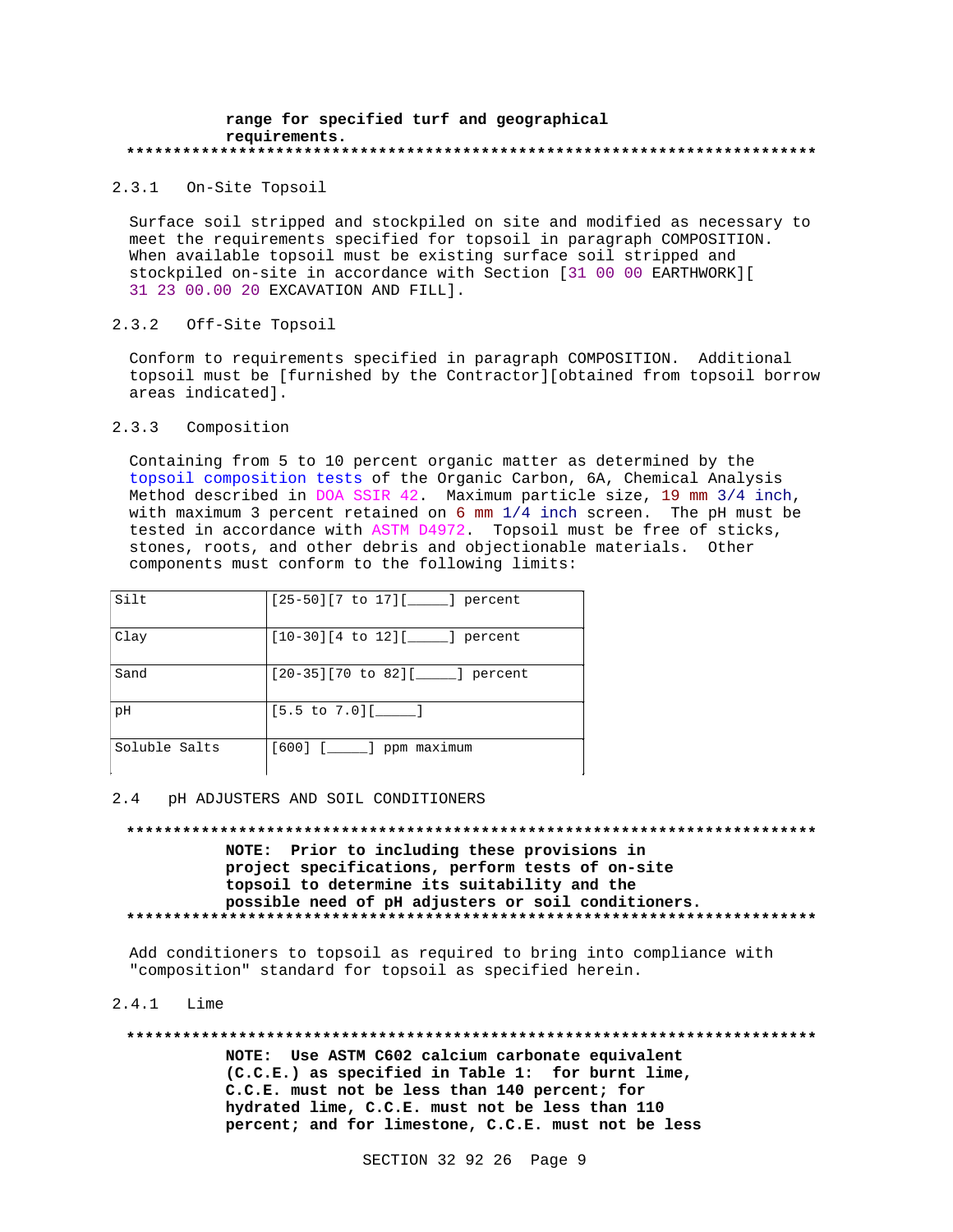# **than 80 percent. \*\*\*\*\*\*\*\*\*\*\*\*\*\*\*\*\*\*\*\*\*\*\*\*\*\*\*\*\*\*\*\*\*\*\*\*\*\*\*\*\*\*\*\*\*\*\*\*\*\*\*\*\*\*\*\*\*\*\*\*\*\*\*\*\*\*\*\*\*\*\*\*\*\***

Commercial grade [hydrate] [or] [burnt] limestone containing a calcium carbonate equivalent (C.C.E.) as specified in ASTM C602 of not less than [*\_\_\_\_\_*] percent.

2.4.2 Aluminum Sulfate

Commercial grade.

2.4.3 Sulfur

100 percent elemental

2.4.4 Iron

100 percent elemental

2.4.5 Peat

Natural product of [peat moss] derived from a freshwater site and conforming to [ASTM D4427] [as modified herein]. Shred and granulate peat to pass a 12.5 mm 1/2 inch mesh screen and condition in storage pile for minimum 6 months after excavation.

2.4.6 Sand

Clean and free of materials harmful to plants.

2.4.7 Perlite

Horticultural grade.

2.4.8 Composted Derivatives

Ground bark, nitrolized sawdust, humus or other green wood waste material free of stones, sticks, and soil stabilized with nitrogen and having the following properties:

2.4.8.1 Particle Size

Minimum percent by weight passing:

|  |  | 4.75 mmNo. 4 mesh screen | 95. |
|--|--|--------------------------|-----|
|  |  | 2.36 mmNo. 8 mesh screen | 80. |

# 2.4.8.2 Nitrogen Content

Minimum percent based on dry weight:

|  | Fir Sawdust      |  | 0.7 |  |
|--|------------------|--|-----|--|
|  | Fir or Pine Bark |  | 1.0 |  |

# 2.4.9 Gypsum

Coarsely ground gypsum comprised of calcium sulfate dihydrate 80 percent, calcium 18 percent, sulfur 14 percent; minimum 96 percent passing through 850 micrometers 20 mesh screen, 100 percent passing thru 970 micrometers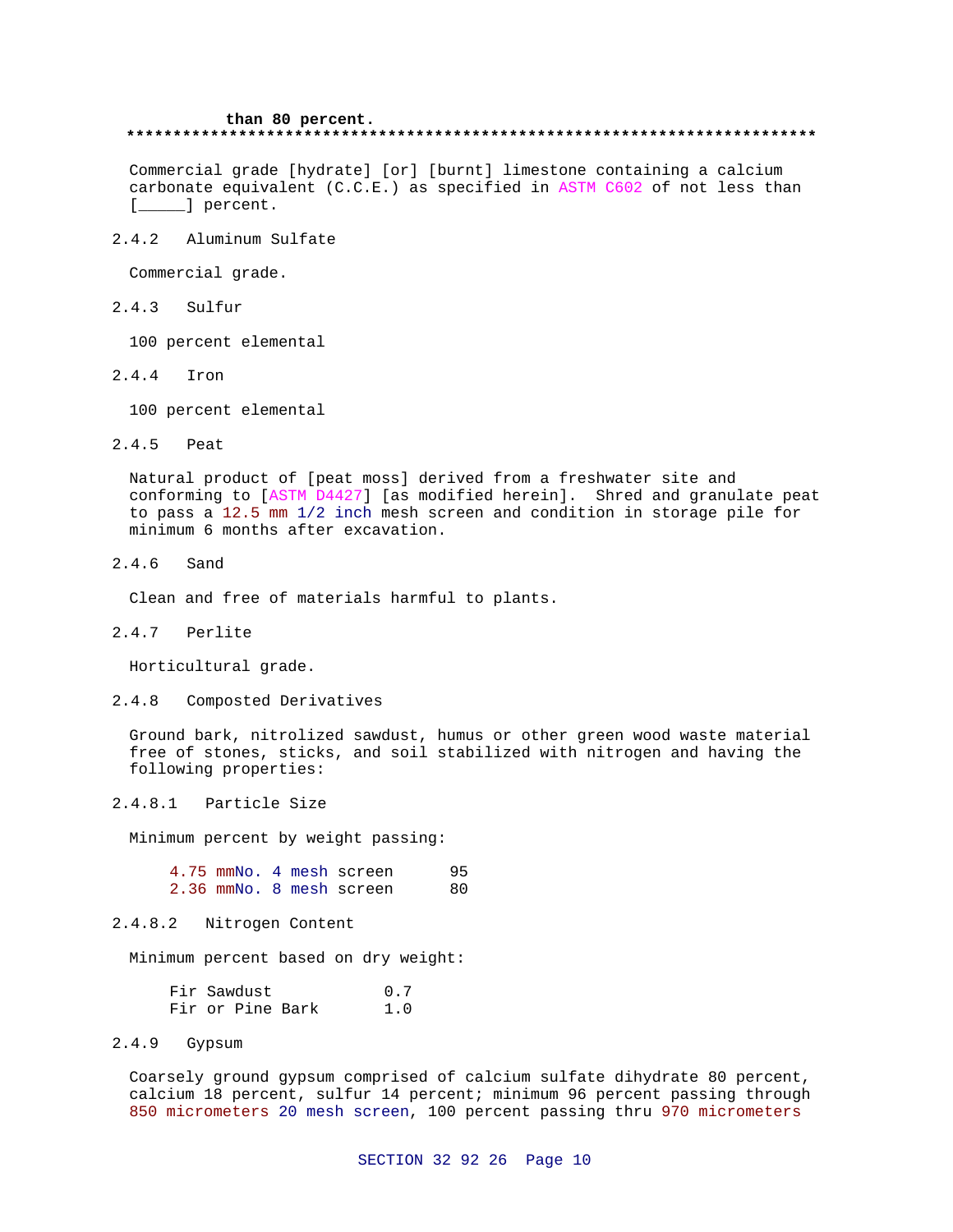16 mesh screen.

2.4.10 Calcined Clay

Calcined clay must be granular particles produced from montmorillonite clay calcined to a minimum temperature of 650 degrees C 1200 degrees F. Gradation: A minimum 90 percent must pass a 2.36 mm No. 8 sieve; a minimum 99 percent must be retained on a 0.250 mm No. 60 sieve; and material passing a 0.150 mm No. 100 sieve must not exceed 2 percent. Bulk density: A maximum 640 kilogram per cubic meter 40 pounds per cubic foot.

#### $2.5$ FERTILIZER

## NOTE: Check with the local Agriculture County Extension Service Office for recommended fertilizer mixture for local conditions.

#### 2.5.1 Granular Fertilizer

[Organic][synthetic], granular controlled release fertilizer containing the following minimum percentages, by weight, of plant food nutrients:

|                  | d percent available nitrogen  |                                |
|------------------|-------------------------------|--------------------------------|
|                  |                               | ] percent available phosphorus |
|                  | ] percent available potassium |                                |
| d percent sulfur |                               |                                |
| ] percent iron   |                               |                                |

## 12.5.2 Hydrosprigging Fertilizer

Controlled release fertilizer, to use with hydrosprigging and composed of pills coated with plastic resin to provide a continuous release of nutrients for at least 6 months and containing the following minimum percentages, by weight, of plant food nutrients.

|                  | ] percent available nitrogen |                             |
|------------------|------------------------------|-----------------------------|
|                  |                              | depend available phosphorus |
|                  | dercent available potassium  |                             |
| d percent sulfur |                              |                             |
| ] percent iron   |                              |                             |

 $12.6$ MULCH

 $\mathbf{r}$ 

 $\mathbf{r}$  $\overline{\phantom{a}}$ 

> NOTE: Check with the local Agriculture County Extension Service Office to determine choice of mulch most suitable for the project area. Specify only one type of mulch.

Mulch must be free from noxious weeds, mold, and other deleterious materials.

 $2.6.1$ Straw

> Stalks from oats, wheat, rye, barley, or rice. Furnish in air-dry condition and of proper consistency for placing with commercial mulch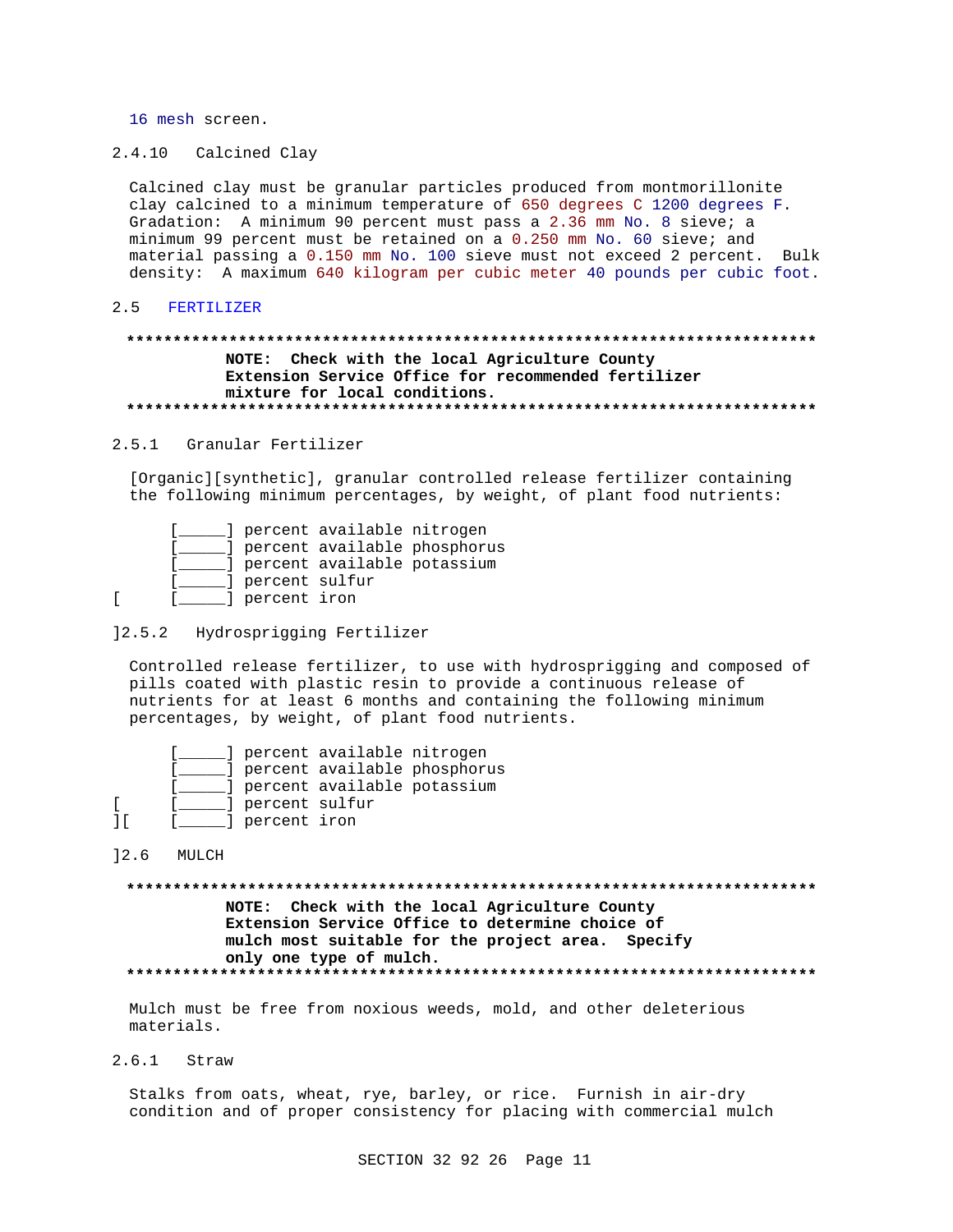blowing equipment. Straw must contain no fertile seed.

 $2.6.2$ Hay

> Air-dry condition and of proper consistency for placing with commercial mulch blowing equipment. Hay must be sterile, containing no fertile seed.

### 2.6.3 Wood Cellulose Fiber Mulch

# NOTE: Wood cellulose fiber mulches have been

successful on level areas or on slopes with slight grades where sufficient moisture is present to obtain a quick germination of grass seed. The material should be hydraulically applied at the following rates: Areas up to and including 3 to 1 slopes, at the rate of 1,120 kg per 10,000 sq. m 1,000 pounds per acre; areas steeper than 3 to 1 at the rate of  $1,568$  kg per  $10,000$  sq. m  $1,400$  pounds per acre. It should not be specified for slopes 2 to 1 or greater in areas where drought may prevent germination of the seed or where runoff from heavy rains may cut gullies through the fiber mulch. In these areas use erosion control materials such as specified in paragraph EROSION CONTROL MATERIAL. 

NOTE: Hydraulic mulch is an EPA designated product for recycled content. Recycled content percentages listed are recommended by EPA; additional information can be found on the EPA's "Comprehensive Procurement Guidelines (CPG)" page within EPA's website at http://www.epa.gov. 

Use recovered materials of either paper-based (100 percent post-consumer content) or wood-based (100 percent total recovered content) hydraulic mulch. Processed to contain no growth or germination-inhibiting factors and dyed an appropriate color to facilitate visual metering of materials application. Composition on air-dry weight basis: 9 to 15 percent moisture, pH range from 5.5 to 8.2 [\_\_\_\_]. Use with hydraulic application of grass [seed] and fertilizer.

 $2.7$ WATER

## 

NOTE: When water is Government furnished, locate the source. Recycled or reclaimed irrigation water may be available through a tertiary treatment plant on or off site. It is preferred that this type of water be used for irrigation whenever possible. Check project specific conditions.

Unless otherwise directed, water must be the responsibility of the Contractor. Water source must be potable or non-potable. If non-potable edit specification accordingly. Source of water must be approved by the Contracting Officer and must be of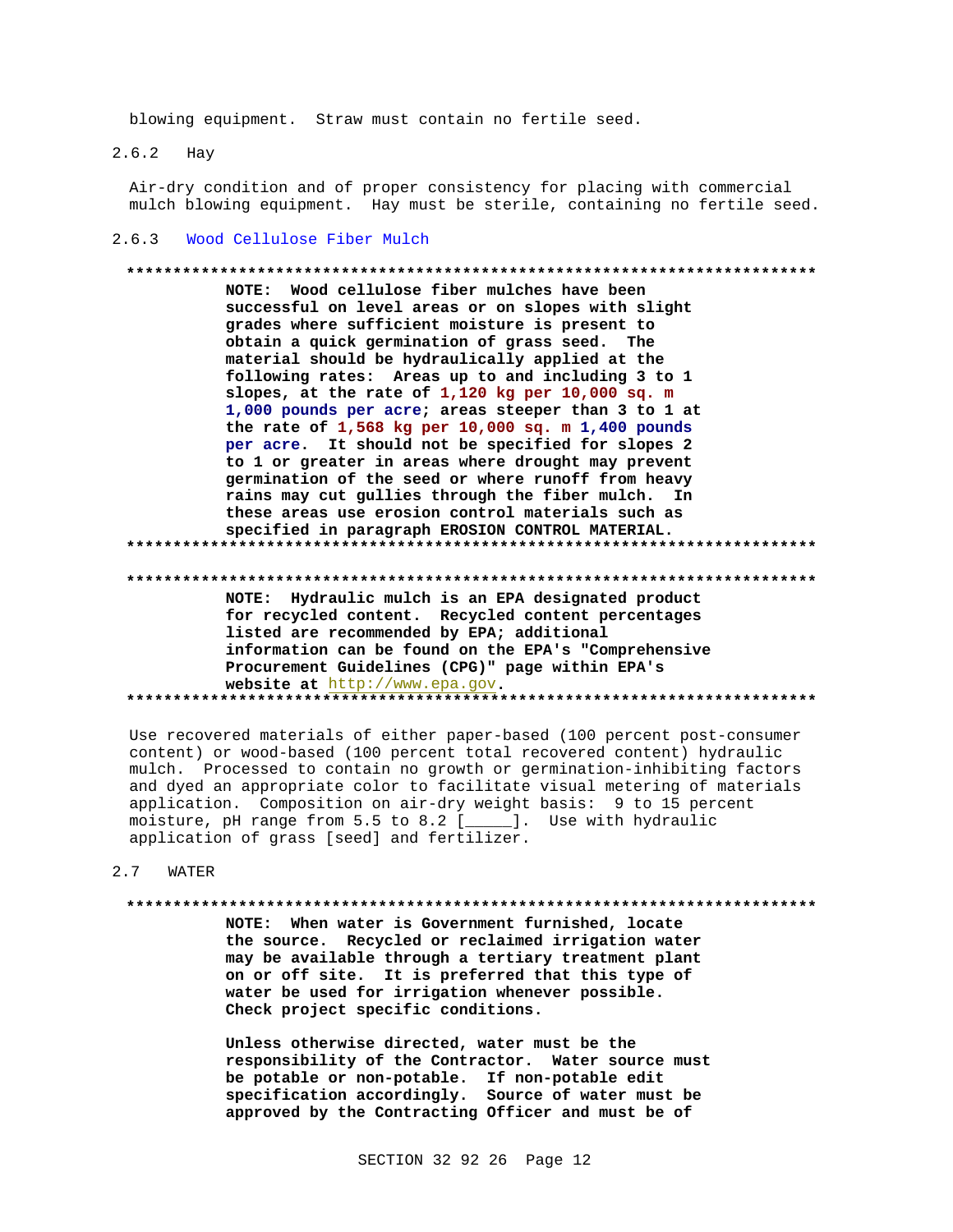suitable quality for irrigation, containing no elements toxic to plant life.

Coordinate information presented here with Section 01 50 00 TEMPORARY CONSTRUCTION FACILITIES AND **CONTROLS** 

Source of water must be approved by Contracting Officer and of suitable quality for irrigation containing no element toxic to plant life.

#### $2.8$ EROSION CONTROL MATERIALS

# NOTE: Provide all erosion and sediment control measures in Section 01 57 19 TEMPORARY ENVIRONMENTAL CONTROLS for Navy instead of here if used for project. The Contractor may propose other types of erosion control material, based on site conditions.

Erosion control material must conform to the following:

## [2.8.1 Erosion Control Blanket

Blanket must be machine produced mat of wood excelsior formed from a web of interlocking wood fibers; covered on one side with either knitted straw blanket-like mat construction; covered with biodegradable plastic mesh; or interwoven biodegradable thread, plastic netting, or twisted kraft paper cord netting.

#### $1[2.8.2]$ Erosion Control Fabric

Fabric must be knitted construction of polypropylene yarn with uniform mesh openings 19 to 25 mm 3/4 to 1 inch square with strips of biodegradable paper. Filler paper strips must have a minimum life of 6 months.

#### $] [2.8.3]$ Erosion Control Net

Net must be heavy, twisted jute mesh, weighing approximately 605 grams per meter 1.22 pounds per linear yard and 1200 mm 4 feet wide with mesh openings of approximately 25 mm one inch square.

## ][2.8.4 Hydrophilic Colloids

Hydrophilic colloids must be physiologically harmless to plant and animal life without phytotoxic agents. Colloids must be naturally occurring, silicate powder based, and must form a water insoluble membrane after curing. Colloids must resist mold growth.

# 12.8.5 Erosion Control Material Anchors

Erosion control anchors must be as recommended by the manufacturer.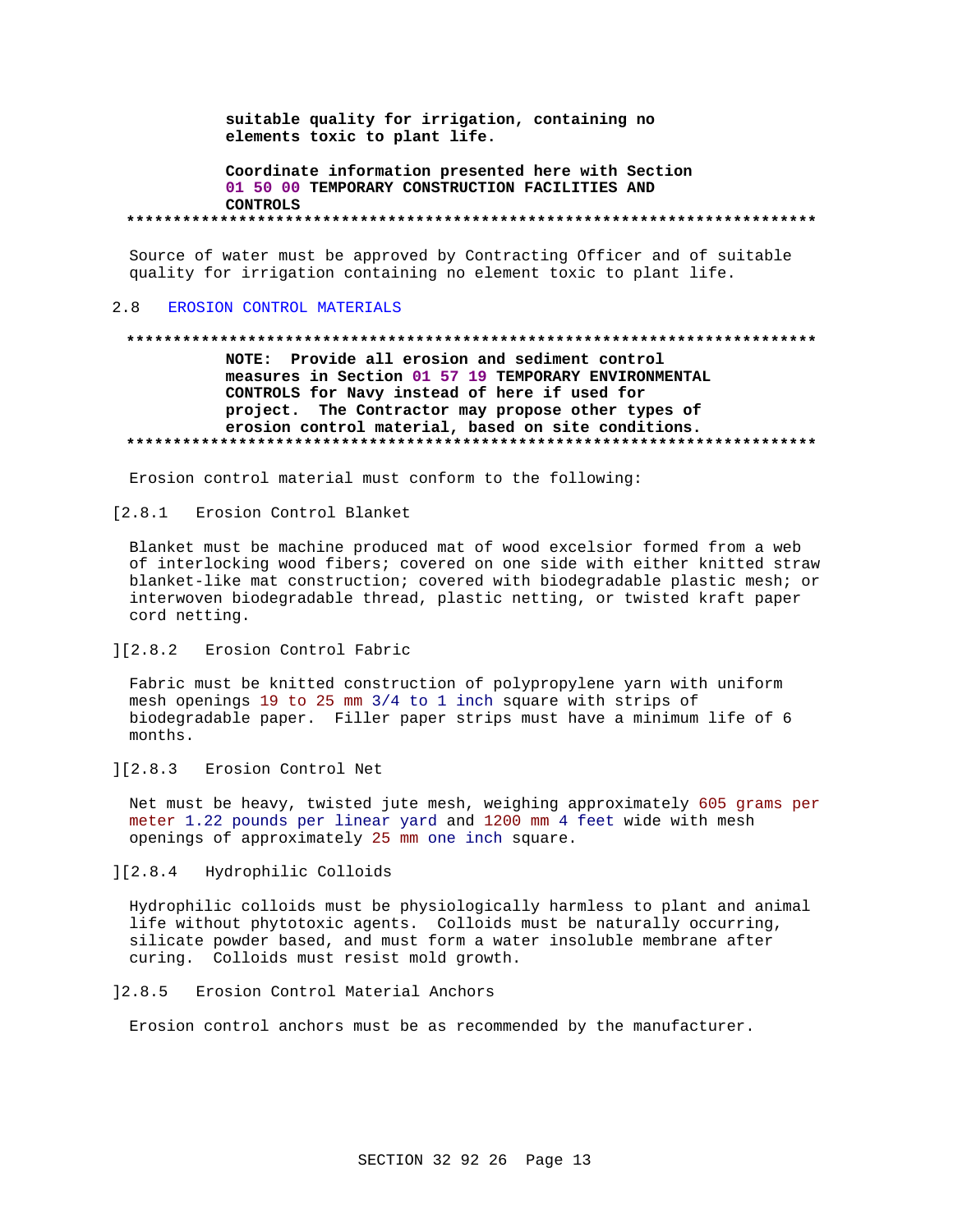#### PART<sub>3</sub> EXECUTION

# 3.1 PREPARATION

 $3.1.1$ EXTENT OF WORK

Provide soil preparation prior to planting (including soil conditioners), fertilizing, and sprigging, [temporary seeding] of all newly graded finished earth surfaces, unless indicated otherwise, and at all areas inside or outside the limits of construction that are disturbed by the Contractor's operations.

 $3.1.2$ Soil Preparation

NOTE: Choose one of the following options NOTE: Elevation of subgrade will vary depending upon the needs for additional topsoil, sod, or other treatment. 

Provide 102 mm 4 inches of [off-site topsoil][on-site topsoil][existing soil] to meet indicated finish grade. After areas have been brought to indicated finish grade, incorporate [fertilizer] [pH adjusters] [soil conditioners] into soil a minimum depth of [100] [\_\_\_\_] mm [4] [\_\_\_\_] inches by disking, harrowing, tilling or other method approved by the Contracting Officer. Remove debris and stones larger than 19 mm 3/4 inch in any dimension remaining on the surface after finish grading. Correct irregularities in finish surfaces to eliminate depressions. Protect finished topsoil areas from damage by vehicular or pedestrian traffic.

 $[3.1.2.1]$ Soil Conditioner Application Rates

Apply soil conditioners at rates as determined by laboratory soil analysis of the soils at the job site. For bidding purposes only apply at rates for the following:

- $\mathbf{r}$ Lime [[\_\_\_\_\_] kg per square meter pounds per acre] [[\_\_\_\_\_] kg per 100 square meters pounds per 1000 square feet.]
- $\overline{11}$ Sulfur  $[$ [ $\rule{1em}{0.15mm}$ \_\_] kg per square meter pounds per acre] [[\_\_\_\_\_] kg per 100 square meters pounds per 1000 square feet.]
- $\overline{\phantom{a}}$ Iron [[\_\_\_\_\_] kg per square meter pounds per acre] [[\_\_\_\_] kg per 100 square meters pounds per 1000 square feet.]
- $\overline{11}$ Aluminum Sulfate [[\_\_\_\_\_] kg per square meter pounds per acre] [[\_\_\_\_] kg per 100 square meters pounds per 1000 square feet.]
- $1<sup>1</sup>$ \_] cubic meters per square meter cubic yard per acre] Peat [[ [[\_\_\_\_] cubic meters per 100 square meters cubic yards per 1000 square feet.]
- Sand [[\_\_\_\_] cubic meters per square meter cubic yard per acre]  $\overline{\phantom{a}}$ [[\_\_\_\_] cubic meters per 100 square meters cubic yards per 1000 square feet.]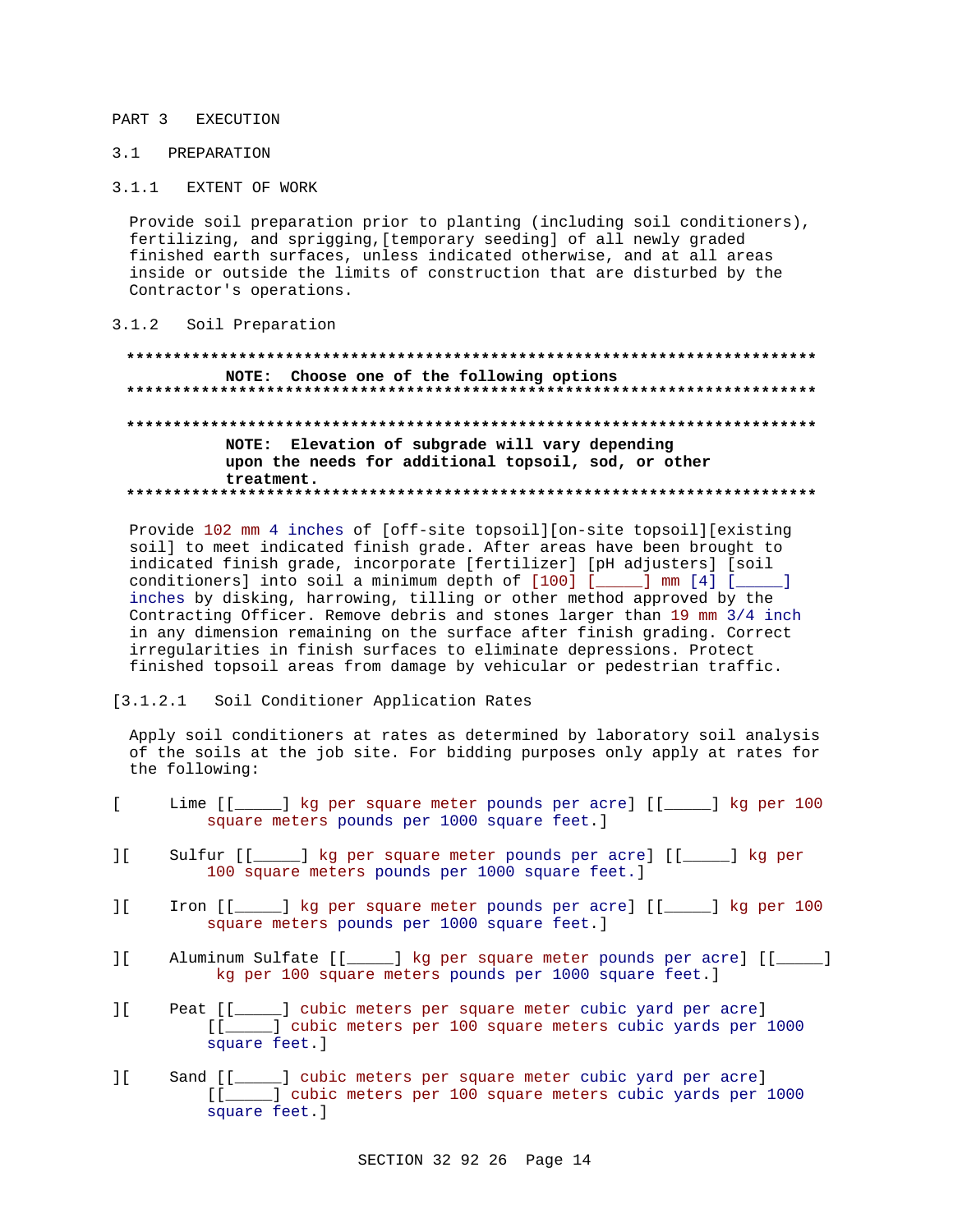- ][ Perlite [[\_\_\_\_\_] cubic meters per square meter cubic yard per acre] [[\_\_\_\_\_] cubic meters per 100 square meters cubic yards per 1000 square feet.]
- ][ Compost Derivatives [[\_\_\_\_\_] cubic meters per square meter cubic yard per acre] [[\_\_\_\_\_] cubic meters per 100 square meters cubic yards per 1000 square feet.]
- ][ Calcined Clay [[\_\_\_\_\_] cubic meters per square meter cubic yard per acre] [[\_\_\_\_\_] cubic meters per 100 square meters cubic yards per 1000 square feet.]
- ][ Gypsum [[\_\_\_\_\_] cubic meters per square meter cubic yard per acre] [[\_\_\_\_\_] cubic meters per 100 square meters cubic yards per 1000 square feet.]
- ]][3.1.2.2 Fertilizer Application Rates

# **\*\*\*\*\*\*\*\*\*\*\*\*\*\*\*\*\*\*\*\*\*\*\*\*\*\*\*\*\*\*\*\*\*\*\*\*\*\*\*\*\*\*\*\*\*\*\*\*\*\*\*\*\*\*\*\*\*\*\*\*\*\*\*\*\*\*\*\*\*\*\*\*\*\* NOTE: Check with the local Agriculture County Extension Service and specify amounts applicable for the project area. Two fertilizer applications may be required when hydroseeding with wood fiber mulch. \*\*\*\*\*\*\*\*\*\*\*\*\*\*\*\*\*\*\*\*\*\*\*\*\*\*\*\*\*\*\*\*\*\*\*\*\*\*\*\*\*\*\*\*\*\*\*\*\*\*\*\*\*\*\*\*\*\*\*\*\*\*\*\*\*\*\*\*\*\*\*\*\*\***

Apply fertilizer at rates as determined by laboratory soil analysis of the soils at the job site. For bidding purposes only apply at rates for the following:

- [ Organic Granular Fertilizer [[\_\_\_\_\_] kg per square meter pounds per acre] [[\_\_\_\_] kg per 100 square meters pounds per 1000 square feet.]
- ][ Hydrosprigging Fertilizer [[\_\_\_\_\_] kg per square meter pounds per acre ] [[\_\_\_\_\_] kg per 100 square meters pounds per 1000 square feet.]
- ]]3.2 SPRIGGING INSTALLATION

## **\*\*\*\*\*\*\*\*\*\*\*\*\*\*\*\*\*\*\*\*\*\*\*\*\*\*\*\*\*\*\*\*\*\*\*\*\*\*\*\*\*\*\*\*\*\*\*\*\*\*\*\*\*\*\*\*\*\*\*\*\*\*\*\*\*\*\*\*\*\*\*\*\*\***

**NOTE: Allow the Contractor sprig installation options when installing areas larger than one acre. Define lawn areas and field areas on the drawings. \*\*\*\*\*\*\*\*\*\*\*\*\*\*\*\*\*\*\*\*\*\*\*\*\*\*\*\*\*\*\*\*\*\*\*\*\*\*\*\*\*\*\*\*\*\*\*\*\*\*\*\*\*\*\*\*\*\*\*\*\*\*\*\*\*\*\*\*\*\*\*\*\*\***

Prior to installing sprigs, any previously prepared surface compacted or damaged must be reworked to meet the requirements of paragraph SOIL PREPARATION. Areas must be sprigged as indicated.

3.2.1 Installing Sprigs

The sprigging method must be [Broadcast Sprigging] [Hydroplanting] [Row Sprigging] [applying seed-over-sprigs]. Sprigging procedure must ensure even coverage.

3.2.1.1 Broadcast Sprigging

Sprigs must be broadcast uniformly by hand, with mechanical equipment, or other approved method. Sprigs must be planted to provide a minimum number of 30 viable sprigs per square meter 25 viable sprigs per square yard.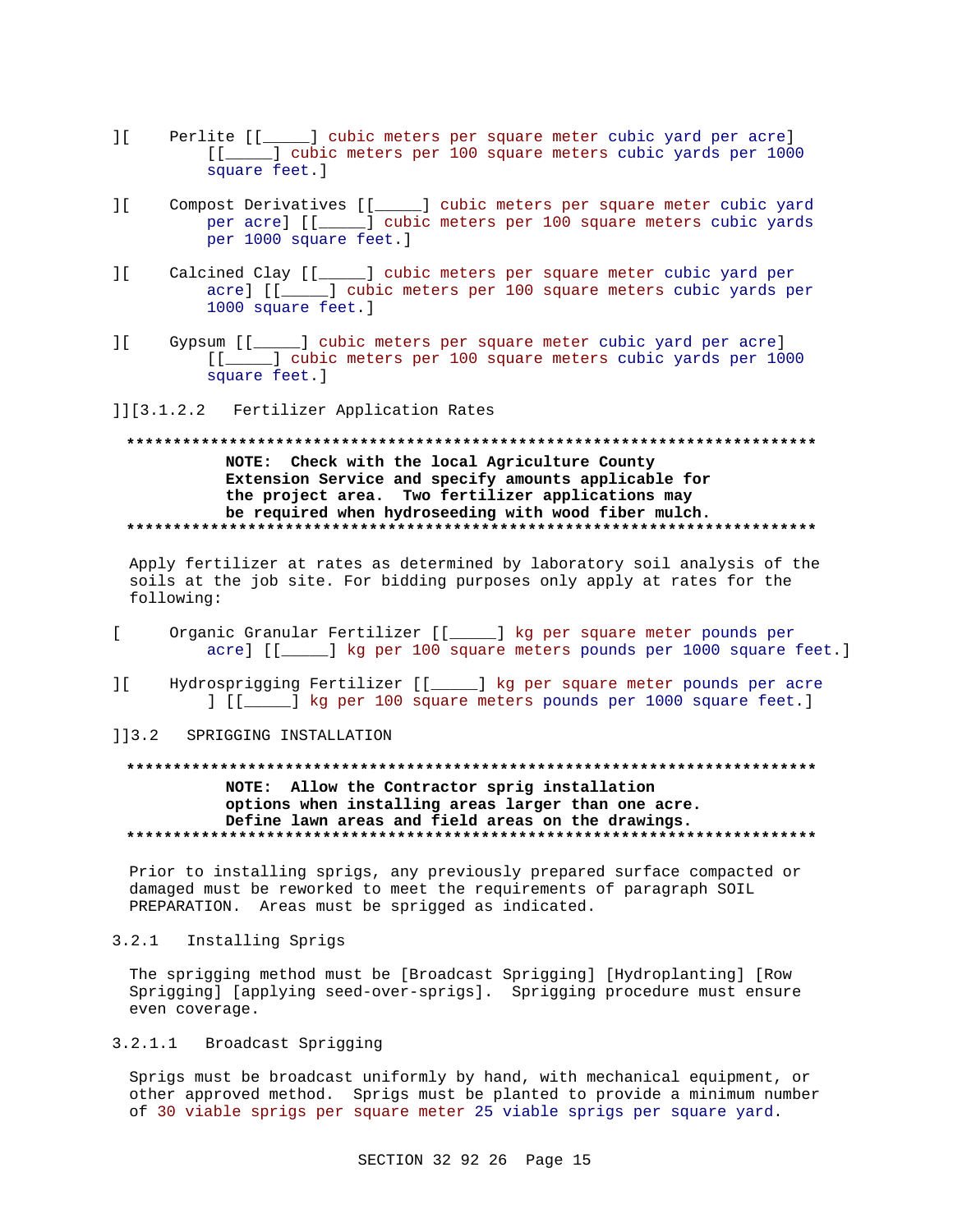The distance between individual sprigs must be a maximum 300 mm 12 inch space. Sprigs must be forced into the soil to a minimum 25 mm one inch depth by disk-rolling, pressing with steel matting, or other approved method.

## 3.2.1.2 Hydroplanting

Sprigs must be mixed with water and uniformly applied under pressure over the entire area. Sprigs must be covered by distributing a topdressing uniformly and evenly to a minimum 25 mm one inch depth. Topdressing must conform to the paragraph TOPSOIL.

## 3.2.1.3 Row Sprigging

Sprigs must be planted in rows spaced a maximum of 300 mm 12 inches apart and to a minimum 25 mm one inch depth, with mechanical sprig planter or other methods. Sprigs must be placed in the rows a maximum 150 mm 6 inch distance apart.

# 3.2.2 Mulching

## 3.2.2.1 Hay or Straw Mulch

Hay or straw mulch must be spread uniformly at the rate of 0.75 metric tons per hectare 2 tons per acre. Mulch must be spread by hand, blower-type mulch spreader, or other approved method. Mulching must be started on the windward side of relatively flat areas or on the upper part of steep slopes, and continued uniformly until the area is covered. The mulch must not be bunched or clumped. Sunlight must not be completely excluded from penetrating to the ground surface. All areas installed with seed must be mulched on the same day as the seeding. Mulch must be anchored immediately following spreading.

## 3.2.2.2 Mechanical Anchor

Mechanical anchor must be a V-type-wheel land packer; a scalloped-disk land packer designed to force mulch into the soil surface; or other suitable equipment.

3.2.2.3 Wood Cellulose Fiber, Paper Fiber and Recycled Paper

Wood cellulose fiber, paper fiber, or recycled paper must be applied as part of the hydroseeding operation. The mulch must be mixed and applied in accordance with the manufacturer's recommendations.

## [3.2.3 Applying Seed Over Sprigs

Seed must be applied using either [broadcast] [or] [hydroseeding] equipment and methods. Seeding procedure must ensure even coverage. Gravity feed applicators, which drop seed directly from a hopper onto the prepared soil, must not be used.

# [3.2.3.1 Broadcast Seeding

Seed must be uniformly broadcast at the rate of [\_\_\_\_\_] kilograms per hectare pounds per 1000 square feet using broadcast seeders. Half the total rate of seed application must be broadcast in 1 direction, with the remainder of the seed rate broadcast at 90 degrees from the first direction. Seed must be covered to a minimum 6 mm 1/4 inch depth by disk